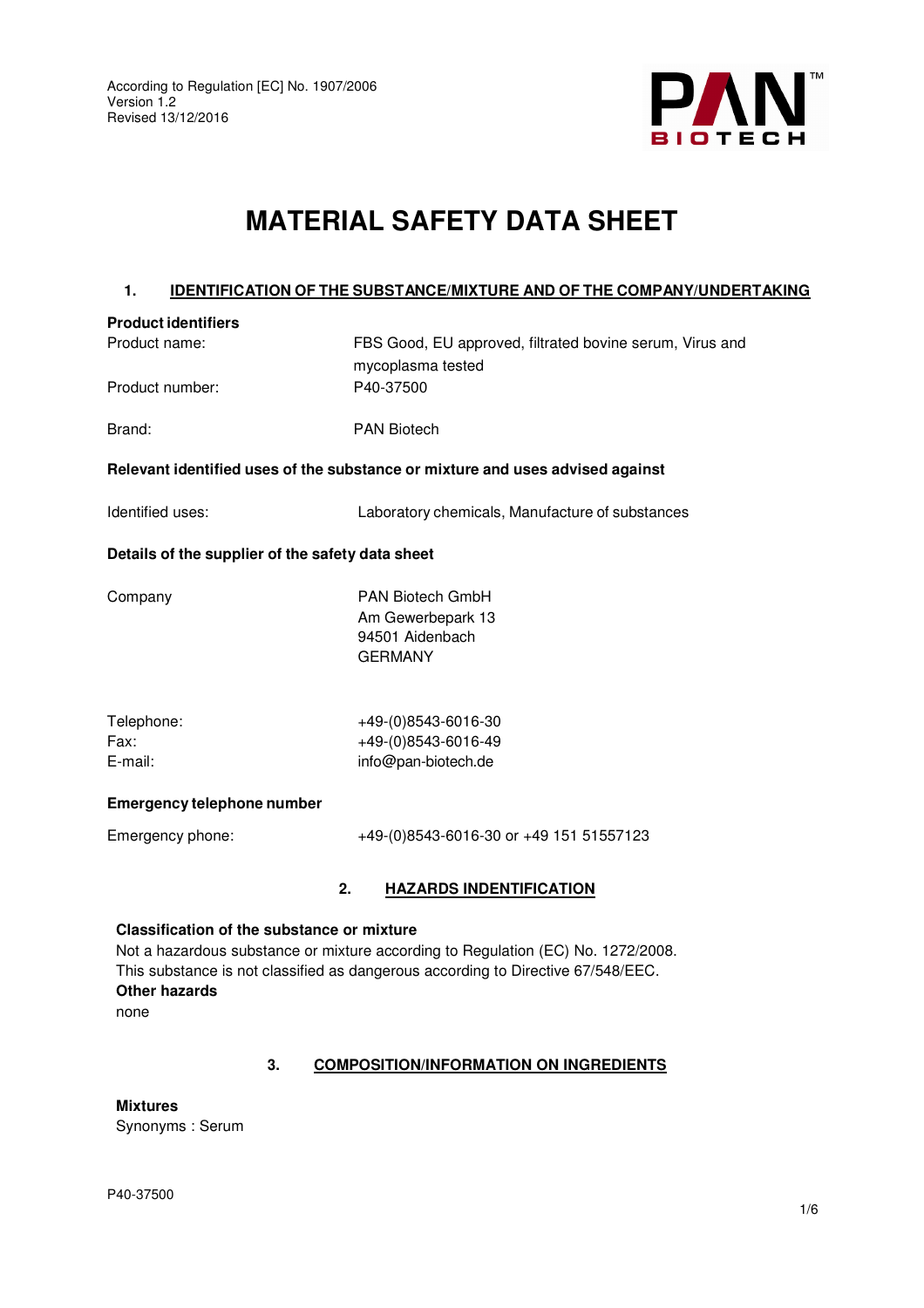

No components need to be disclosed according to the applicable regulations.

# **4. FIRST AID MEASURES**

#### **If inhaled**

If breathed in, move person into fresh air. If not breathing, give artificial respiration.

#### **In case of skin contact**

Wash off with soap and plenty of water.

#### **In case of eye contact**

Flush eyes with water as a precaution.

#### **If swallowed**

Never give anything by mouth to an unconscious person. Rinse mouth with water. **Indication of any immediate medical attention and special treatment needed**  no data available

#### **5. FIREFIGHTING MEASURES**

#### **Extinguishing media**

#### **Suitable extinguishing media**

Use water spray, alcohol-resistant foam, dry chemical or carbon dioxide. **Special hazards arising from the substance or mixture**  Carbon oxides **Advice for firefighters** 

Wear self contained breathing apparatus for firefighting if necessary.

#### **6. ACCIDENTAL RELEASE MEASURES**

**Personal precautions, protective equipment and emergency procedures**  Avoid breathing vapours, mist or gas. **Environmental precautions**  Do not let product enter drains **Methods and materials for containment and cleaning up**  Keep in suitable, closed containers for disposal.

# **7. HANDLING AND STORAGE**

#### **Precautions for safe handling**

Normal measures for preventive fire protection.

**Conditions for safe storage, including any incompatibilities** 

Store in cool place. Keep container tightly closed in a dry and well-ventilated place. Containers which are opened must be carefully resealed and kept upright to prevent leakage.

#### **Recommended storage temperature: -20 °C**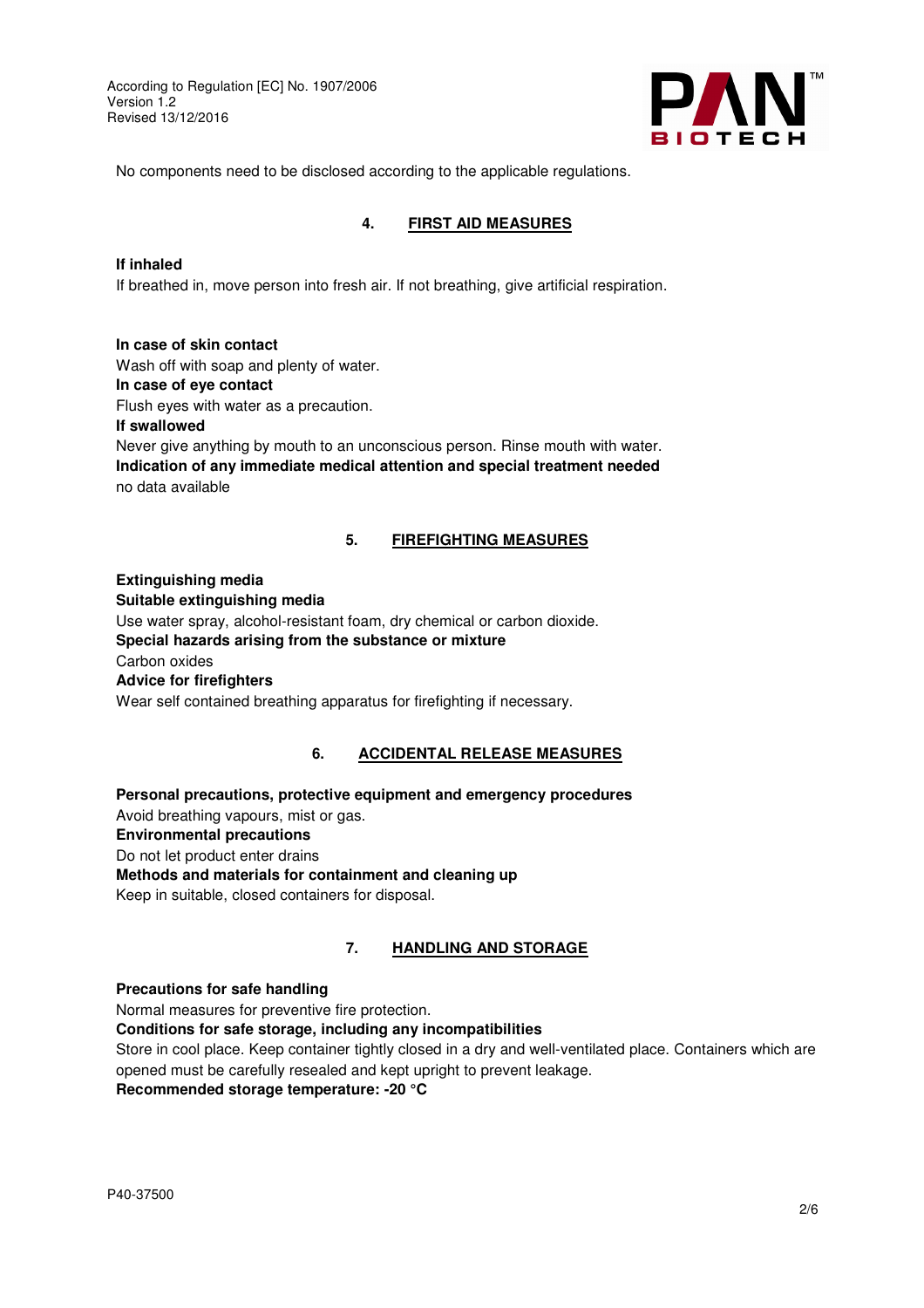

#### **8. EXPOSURE CONTROLS/PERSONAL PROTECTION**

**Control parameters Components with workplace control parameters Exposure controls Appropriate engineering controls** 

General industrial hygiene practice.

# **Personal protective equipment**

#### **Eye/face protection**

Use equipment for eye protection tested and approved under appropriate government standards such as NIOSH (US) or EN 166(EU).

#### **Skin protection**

Handle with gloves. Gloves must be inspected prior to use. Use proper glove removal technique (without touching glove's outer surface) to avoid skin contact with this product. Dispose of contaminated gloves after use in accordance with applicable laws and good laboratory practices. Wash and dry hands. The selected protective gloves have to satisfy the specifications of EU Directive 89/686/EEC and he standard EN 374 derived from it.

#### **Body Protection**

impervious clothing, The type of protective equipment must be selected according to the concentration and amount of the dangerous substance at the specific workplace.

#### **Respiratory protection**

Respiratory protection not required. For nuisance exposures use type OV/AG (US) or type ABEK (EU EN 14387) respirator cartridges. Use respirators and components tested and approved under appropriate government standards such as NIOSH (US) or CEN (EU).

#### **Control of environmental exposure**

Do not let product enter drains

# **9. PHYSICAL AND CHEMICAL PROPERTIES**

| <b>Appearance form</b>                       | liquid            |
|----------------------------------------------|-------------------|
| <b>Odour</b>                                 | no data available |
| <b>Odour threshold</b>                       | no data available |
| рH                                           | no data available |
| Melting point/freezing point                 | no data available |
| Initial boiling point and boiling range      | no data available |
| <b>Flash point</b>                           | no data available |
| <b>Evapouration rate</b>                     | no data available |
| Flammability (solid, gas)                    | no data available |
| Upper/lower flammability or explosive limits | no data available |
| Vapour pressure                              | no data available |
| Vapour density                               | no data available |
| <b>Relative density</b>                      | no data available |
| <b>Water solubility</b>                      | no data available |
| Partition coefficient: noctanol/water        | no data available |
| <b>Auto-ignition temperature</b>             | no data available |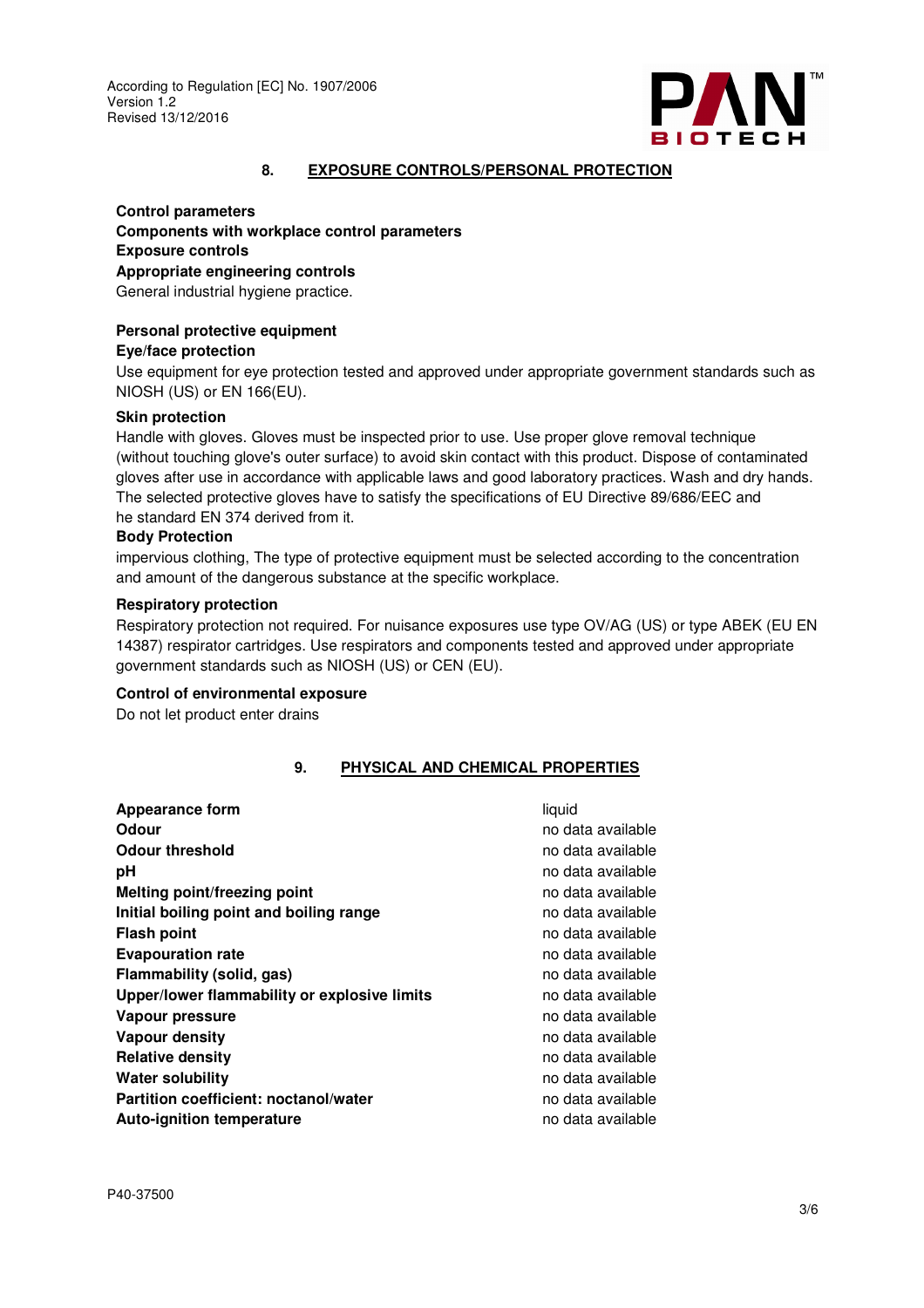

**Decomposition temperature** no data available **Viscosity no data available no data available no data available no data available Explosive properties no data available** no data available **Oxidizing properties no data available** 

# **10. STABILITY AND REACTIVITY**

**Reactivity**  no data available

**Chemical stability**  Stable under recommended storage conditions

# **Possibility of hazardous reactions**  no data available **Conditions to avoid**  no data available **Incompatible materials**  Strong oxidizing agents **Hazardous decomposition products**  Other decomposition products - no data available

#### **11. TOXICOLOGICAL INFORMATION**

| <b>Acute toxicity</b>                                                                                   | no data available |
|---------------------------------------------------------------------------------------------------------|-------------------|
| <b>Skin corrosion/irritation</b>                                                                        | no data available |
| Serious eye damage/eye irritation                                                                       | no data available |
| Respiratory or skin sensitization                                                                       | no data available |
| Germ cell mutagenicity                                                                                  | no data available |
| Carcinogenicity                                                                                         |                   |
| IARC:                                                                                                   |                   |
| No component of this product present at levels greater than or equal to 0.1% is identified as probable, |                   |
| possible or confirmed human carcinogen by IARC.                                                         |                   |
| <b>Reproductive toxicity</b>                                                                            | no data available |

**Specific target organ toxicity - single exposure** no data available **Specific target organ toxicity - repeated exposure** no data available **Aspiration hazard no data available no data available no data available Additional Information** 

RTECS: Not available

To the best of our knowledge, the chemical, physical, and toxicological properties have not been thoroughly investigated.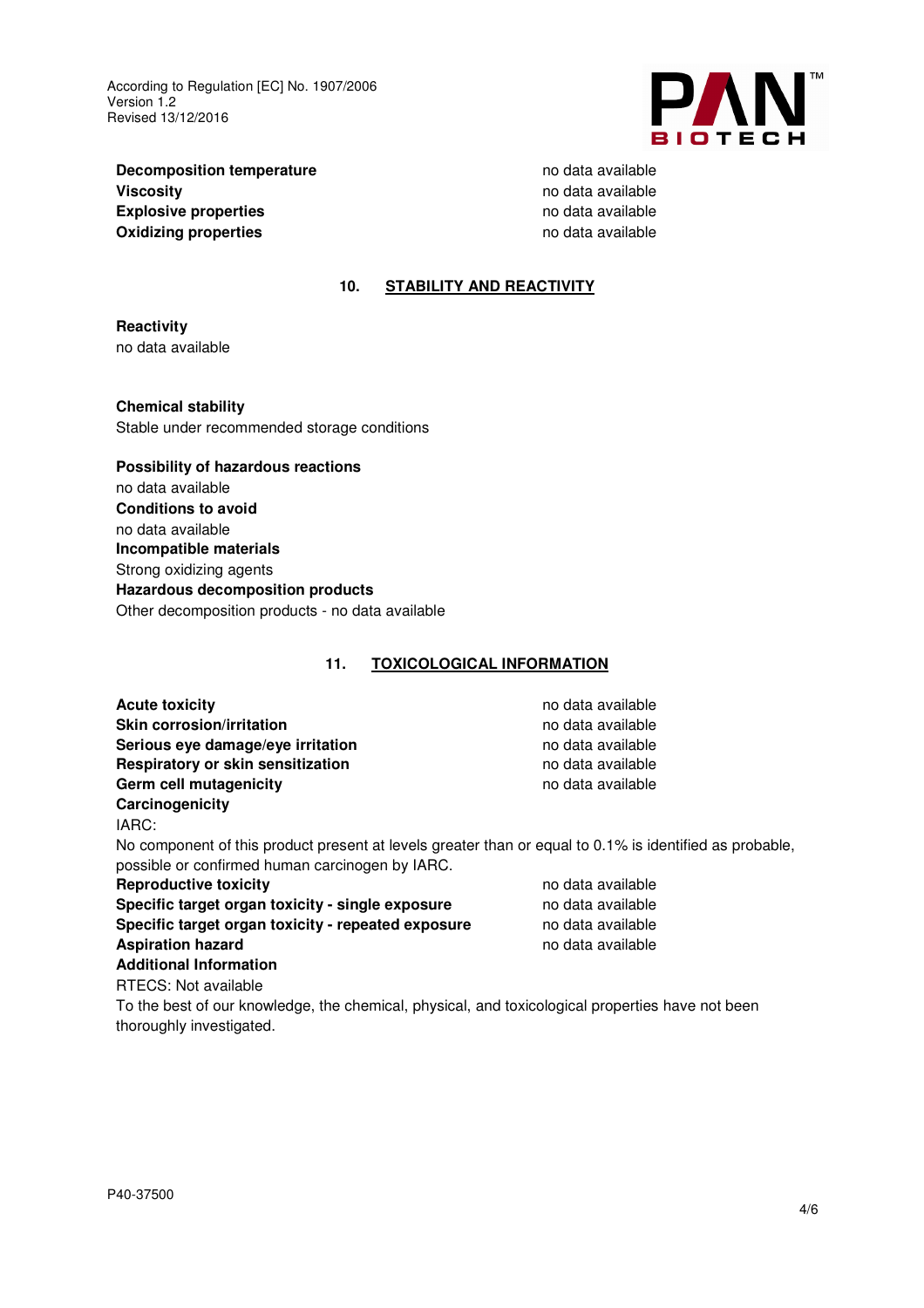

#### **12. ECOLOGICAL INFORMATION**

**Toxicity no data available Persistence and degradability no data available no data available Bioaccumulative potential and available** no data available **Mobility in soil no data available Results of PBT and vPvB assessment PBT/vPvB** assessment not available as

chemical saety assessment not reuired/not conducted

**Other adverse effects no data available no data available** 

#### **13. DISPOSAL CONSIDERATIONS**

**Waste treatment methods Product**  Offer surplus and non-recyclable solutions to a licensed disposal company. **Contaminated packaging**  Dispose of as unused product.

#### **14. TRANSPORT INFORMATION**

| UN number                    |                              |                           |                           |
|------------------------------|------------------------------|---------------------------|---------------------------|
| $ADR/RID: -$                 |                              | $IMDG: -$                 | IATA: -                   |
| UN proper shipping name      |                              |                           |                           |
| ADR/RID:                     | Not dangerous goods          | IMDG: Not dangerous goods | IATA: Not dangerous goods |
|                              | Transport hazard class(es)   |                           |                           |
| $ADR/RID: -$                 |                              | $IMDG: -$                 | IATA: -                   |
| Packaging group              |                              |                           |                           |
| $ADR/RID: -$                 |                              | $IMDG: -$                 | IATA: -                   |
| <b>Environmental hazards</b> |                              |                           |                           |
| ADR/RID: no                  |                              | IMDG Marine pollutant: no | IATA: no                  |
|                              | Special precautions for user | no data available         |                           |
|                              |                              |                           |                           |

### **15. REGULATORY INFORMATION**

This safety datasheet complies with the requirements of Regulation (EC) No. 1907/2006. **Safety, health and environmental regulations/legislation specific for the substance or mixture**  no data available **Chemical Safety Assessment**  no data available

#### **16. OTHER INFORMATION**

#### **Further information**

The above information is believed to be correct but does not purport to be all inclusive and shall be used